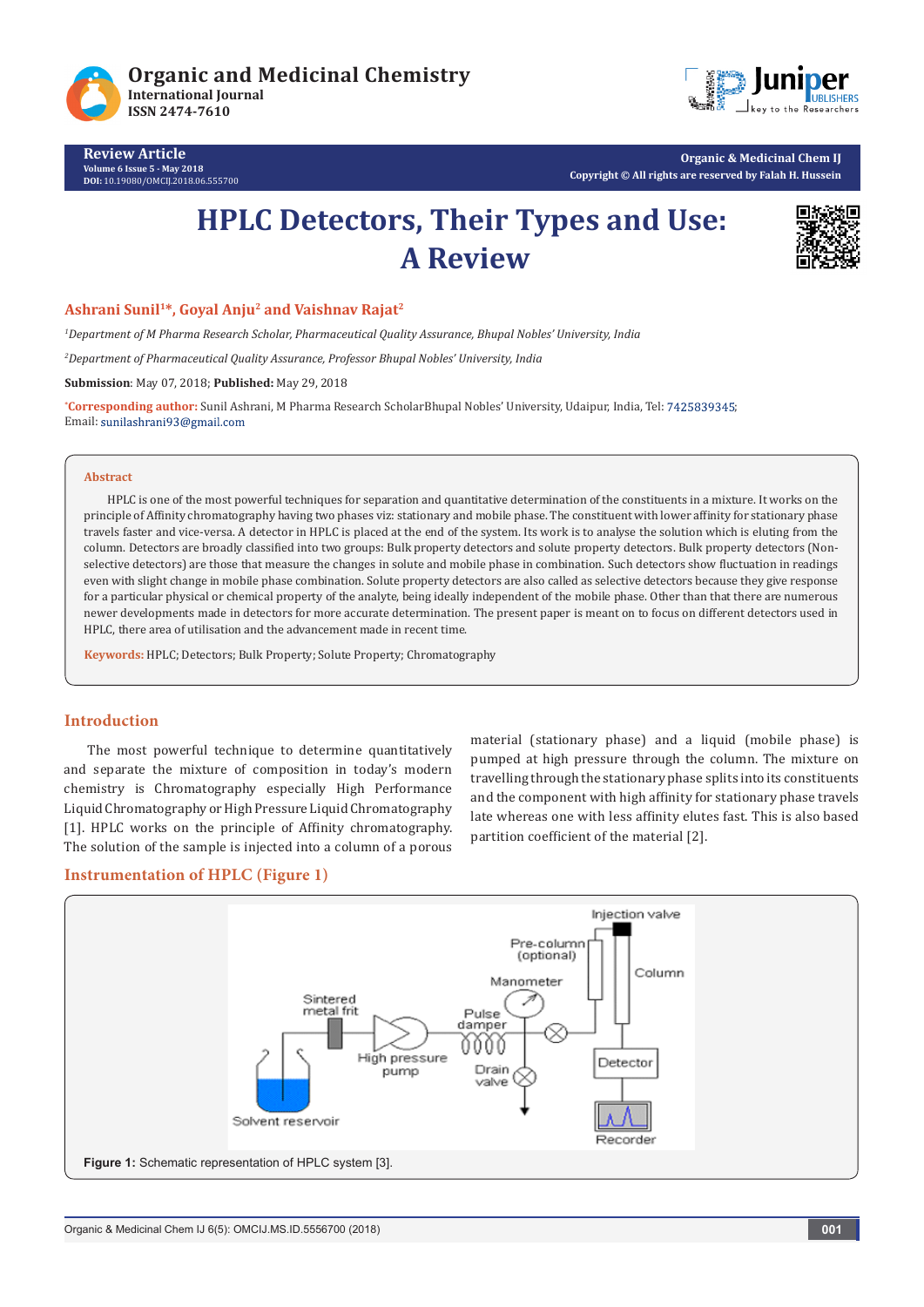## **Detectors**

A detector in HPLC is placed at the end of the system. Its work is to analyse the solution which is eluting from the column. The concentration of individual component of the analyte is proportional to the electronic signal coming out of the component of the mixture [3,4].

### **Features of Detectors Used In HPLC**

a) It must show response for all the components in the mixture.

b) It must show a linear response to the concentration of the analyte.

c) Temperature variation must not affect the response.

d) It must be independent of eluent composition (gradient).

- e) It must be capable of tracing even lower concentrations.
- f) The peaks must not be widened.
- g) It must produce stable and reproducible signal.
- h) It should be non destructive [5].

#### **Types of Detectors**

Detectors are broadly classified into two groups:

**Bulk Property Detectors:** Bulk property detectors are those that measure the changes in solute and mobile phase in combination. Such detectors show fluctuation in readings even with slight change in mobile phase combination. Examples are: refractive index and conductivity detectors. Due to poor sensitivity and limited range, they are used less despite being universally applicable. In general they are called as non selective detectors because they react to the bulk property of the analyte.

**Solute Property Detectors:** Solute property detectors are also called as selective detectors because they give response for a particular physical or chemical property of the analyte, being ideally independent of the mobile phase. Practically, it is not possible to achieve complete independence from mobile phase but the signal discrimination usually makes it sufficient to work with solvent changes as in gradient elution [6,7].

#### **Bulk Property Detectors**

**Electrical Conductivity HPLC Detectors:** These detectors senses all the ions, whether they are from a solute, or from the mobile phase. It measures the conductivity of mobile phase along with the solute which needs to be backed-off by suitable electronic adjustments. Thus it is a type of Electrical Conductivity Detector. The measured electronic resistance is directly proportional to the concentration of ions present in the solution [8].

**Refractive Index HPLC detectors:** They are also one of the bulk property detectors and are based on the change of the refractive index of the eluent from the column with respect to pure mobile phase [9]. There aredifferent types of Refractive index detectors: Christiansen effect detector, interferometer detector, thermal lens detector and the dielectric constant detector. They are mostly used for detection of non-ionic compounds that neither fluoresce nor absorb in the UV region. They face the drawback of being less sensitive, need of temperature control and less suitability to gradient elution [10].

**Electrochemical HPLC Detectors:** They are termed as "Electrochemical detectors" for the reason being that they usually measure the current associated with the oxidation or reduction of solutes. They act as amperometer or coulometer in HPLC [11]. They are classified as equilibrium and dynamic detectors. The suitability of these detectors depends on the volumetric characteristics of the solute molecules in the aqueous or organic mobile phase. They are sensitive to changes in the flow rate or composition of the eluent and require working electrode, reference electrode and auxiliary electrode [12].

**Light Scattering HPLC Detectors:** Light scattering HPLC detectors are useful for large molecular weight molecules like surfactants, lipids and sugar. It measures the scattered light coming out of the eluent. Low angle laser light scattering detector and the multiple angle laser light scattering detectors are the two types of Light scattering detectors available. They are also called as Evaporative light scattering detector because in this the beam of light by particles of compound remaining after evaporation of the mobile phase. The importance of such type of detector is growing with time because it acts as universal detector and does not require a compound to have a chromophore for detection. They can be used with gradient elution [13].

#### **Solute Property Detectors**

**Ultraviolet/Visible Detectors:** The most common HPLC detectors used are UV detectors because of the fact that most of the compounds absorb in UV or visible region. They give specific response to the class of compounds or particular compounds depending upon the functional group of eluting molecules [14]. The basis of working for optical detectors is the change in intensity when a beam of electromagnetic radiation passes through the detector flow cell. These detectors are of three different types: Fixed wave length detectors, variable wavelength detectors and diode array detectors.

**Fixed Wave Length Detectors:** Such type of detectors does not allow change in wavelength of the radiation. They are difficult to find nowadays due to limitation of working wavelength. Low pressure mercury lamp is used for very intense light at 253.7nm or 254nm.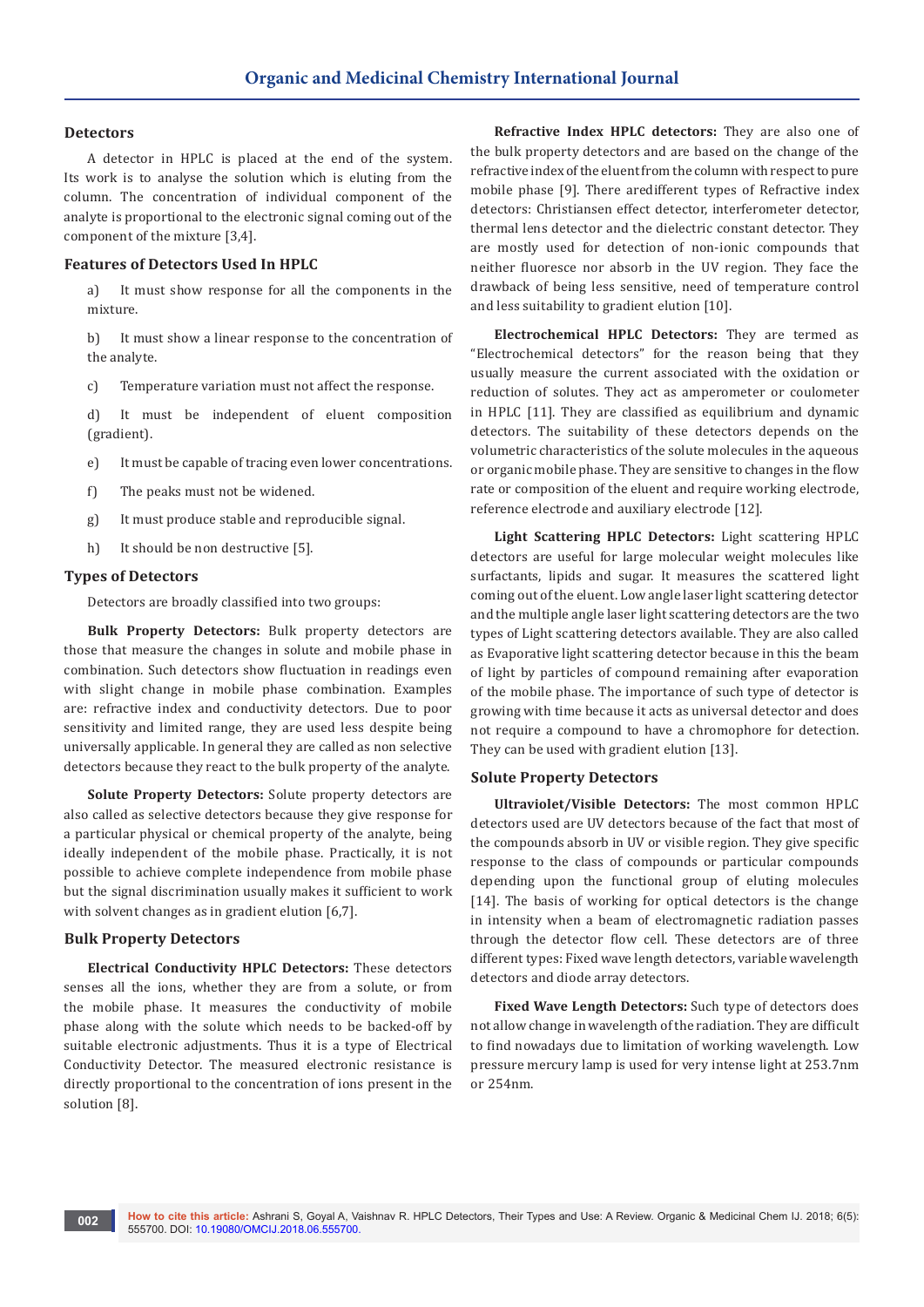**Variable Wavelength Detectors:** Variable wavelength detectors can be adjusted to work on any wavelength over full UV- visible region. The wavelength can be selected at 3nm or less.

**Diode Array Detectors:** In diode array detector, the sample is subjected to light of all wavelengths generated by the lamp at once. The lights from emission source when collimated by an achromatic lens system, the total light passes through the detector cell onto a holographic grating and then falls onto a diode array which contains 100s of diodes. The chromatogram can be produced using the UV wavelength that was falling on that particular diode at the end of the run. DAD helps to see the response of the analyte at different wavelengths in only single run and thus saves time and energy [15].

#### **Fluorescence HPLC Detectors**

Fluorescent detectors are the most selective, sensitive and specific than all other HPLC detectors. Specific wavelength is used to excite and then emit light signal in analyte atoms. They intensity of light is monitored continuously to quantify the analyte concentration. Fluorescence is 10-1000 times sensitive than UV detector for strong UV absorbing compounds. Even a single analyte in the cell can be detected by the fluorescence detector. For some compounds which do not have fluorescence absorbance or low absorbance, they can be treated with fluorescence derivatives such as dansylchloride [16]. The system is easy to operate and relatively stable. There are three types of Fluorescence detector:

**Single Wavelength Excitation Fluorescence Detector:** The wavelength of excitation is fixed in such type of detectors and they are made from low pressure mercury lamp.

**Multi Wavelength Fluorescence Detector:** It contains two monochromators to select wavelength of excitation.

**Laser Induced Fluorescence Detector (LIFDs):** It shows optical emission from molecules that have excited to higher energy levels by absorption of electromagnetic radiations. It is used as separating tool for polymerase chain reactions, determination of solutes like proteins, nucleic acids, polycyclic aromatic hydrocarbons and toxic elements like cyanide [17].

**Mass Spectrometric HPLC Detectors:** The detection by mass spectrometers is based on molecular fragmentation by electric fields and separation is based on the mass to charge ration of the fragmented molecule. They show high selectivity and sensitivity and are used in LC-MS technique for advantage in terms of resolution and sensitivity. The analyte for MSD must be in ionic form.

## **Properties of Mass spectrometric detectors**

a) Co-eluting peaks which are not separated chromatographically can be isolated and separated on the basis of their mass.

b) The molecular mass of unknown molecules can be known.

c) It is fast detection method without the need of retention time validation.

d) It is quantitative as well as qualitative analysis [18].

# **Infrared Detector**

Infrared detectors are chosen on the basis of property of compound to absorb infrared light i.e. it falls in the region of 4000-690 cm-1. It is a sophisticated instrument and requires Cells or windows made of NaCl or CaF2 and the wavelength scanning is provided by semicircular filter wedges. The detector is suitable for polymer analysis as it differentiate the secondary structure.

## **The Detector Holds Some Limitations**

A. The mobile phase must be chosen cautiously so that it does not absorb in the region of the analyte.

B. The buffers used must be volatile in nature [19].

#### **Other Popular Detectors Used In HPLC:**

a) Transport Detectors: The transport detectors have a carrier like metal chain, wire or disc which passes continually through column eluting the analyte of interest from the mobile phase. The solute is adhered on the surface as thin film whereas the mobile phase evaporates. Moving wire and Chain detectors are the two types of transport detectors available for HPLC system.

b) Chiral Detectors: There are compounds and drugs that exist in their enantiomeric form but may have different pharmacological properties. The separation of these enantiomers is possible by the detectors capable of responding to the different chiral forms. They are used for the optically active compounds like amino acids, terpenes and sugars and other compounds. Polarimetry or Optical rotatory dispersion (ORD) and Circular dichroism (CD) are two techniques of chiral detection. ORD detectors are based on differences in refractive index whereas CD detectors differentiate enantiomers by measuring differences between the absorption of right and left handed circularly polarised lights.

c) Corona Discharge Detectors: Corona charged aerosol detection (CAD), sometimes referred to as corona discharge detection (CDD) is a newer and unique technique. In this technique, the HPLC column eluent is first nebulized with a nitrogen (or air) carrier gas to form droplets which are then dried to remove mobile phase, producing analyte particles. The principal of working of Corona discharge detectors is the charge transfer diffusionally to the opposing stream of analyte particles when primary stream of analyte particles is met by a secondary stream of nitrogen (or air). The stream